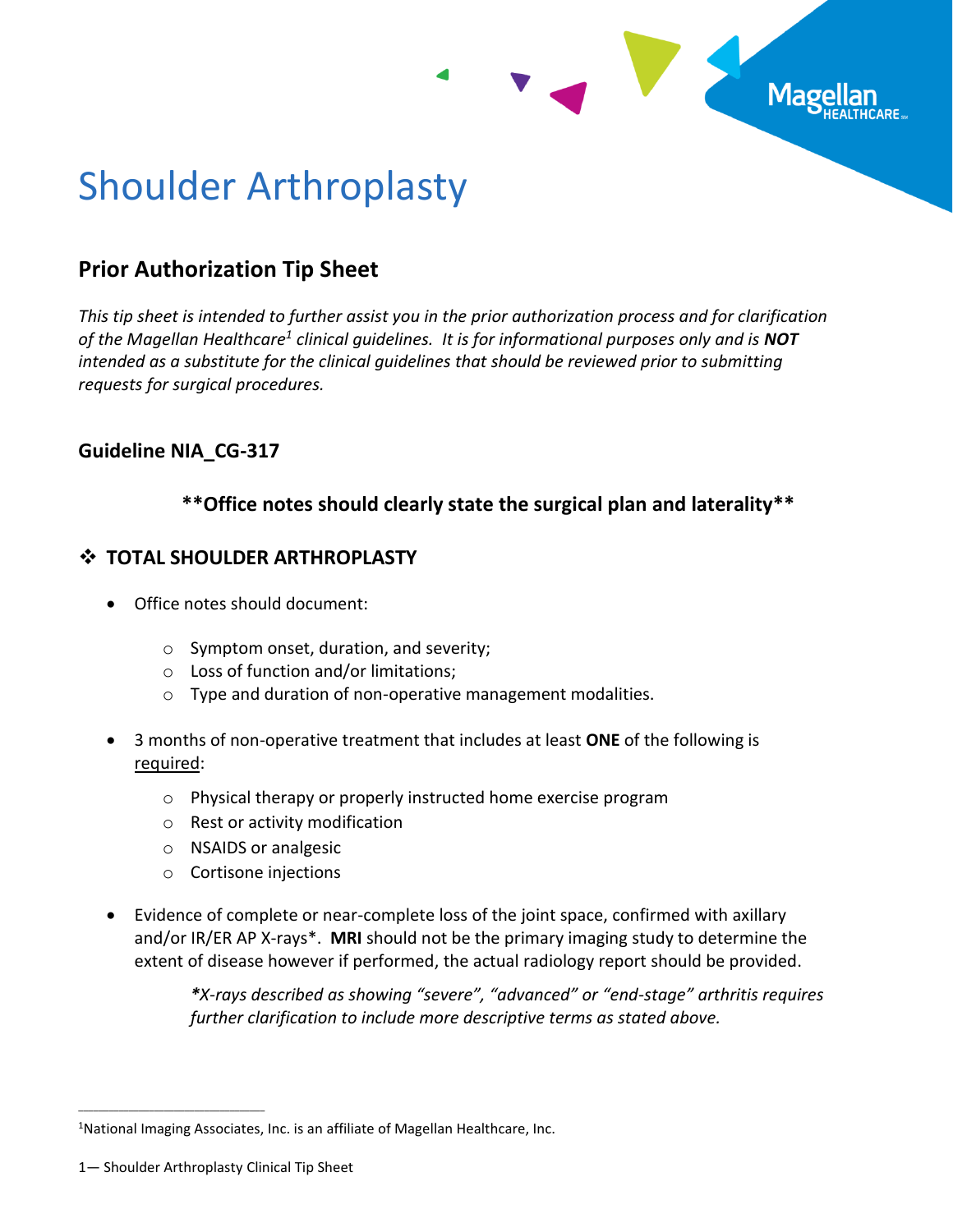- A functional and intact rotator cuff and deltoid (adequate abduction strength); confirmed by physical examination and/or MRI or CT scan.
- **A cortisone injection** given within 12 weeks of surgery is an absolute contraindication.

## ❖ **REVISION TOTAL SHOULDER ARTHROPLASTY**

• The specific criteria required for revision shoulder arthroplasty are outlined in the appropriate guideline (NIA 317). Approval for revisions due to *infection* will also require documentation of no active infection, ruled out by appropriate testing (ESR, CRP, WBC) and/or synovial fluid aspiration/biopsy (cell count and culture) AND off antibiotics.

# ❖ **REVERSE TOTAL SHOULDER ARTHROPLASTY (RTSA) for the treatment of arthritis, irreparable rotator cuff tears or proximal humeral fractures:**

## **Arthritis**

- **RTSA** may be indicated for the **treatment of arthritis** when **ALL** of the following criteria are met (Somerson, 2016):
	- Evidence of painful osteoarthritis or inflammatory, non-infectious arthritis (e.g., rheumatoid) with functional limitations (such as activities of daily living or employment or simple recreation)
	- Complete or near-complete loss of joint space on axillary or AP x-rays (internal rotation and/or external rotation) OR radiographic evidence of advanced glenoid bone loss or excessive retroversion (Hyun, 2013).
	- **NOTE**: MRI should not be the primary imaging study to determine the extent of disease
	- Non-repairable massive (> 2 tendons) rotator cuff tear, substantial partial, OR focal full thickness rotator cuff tear with significant rotator cuff dysfunction (weakness, impingement signs on exam) AND intact deltoid.
	- Failure of **at least 12** weeks of non-operative treatment that includes **at least ONE** of the following:
		- o Physical therapy or properly instructed home exercise program
		- o Rest or activity modification
		- o Pharmacologic treatment: oral/topical NSAIDS, acetaminophen, analgesics
		- o Corticosteroid injections
	- Age > 60; requests for RTSA in patients < 60 will be reviewed on a case-by-case basis.
	- No injection into the joint within 12 weeks of surgery